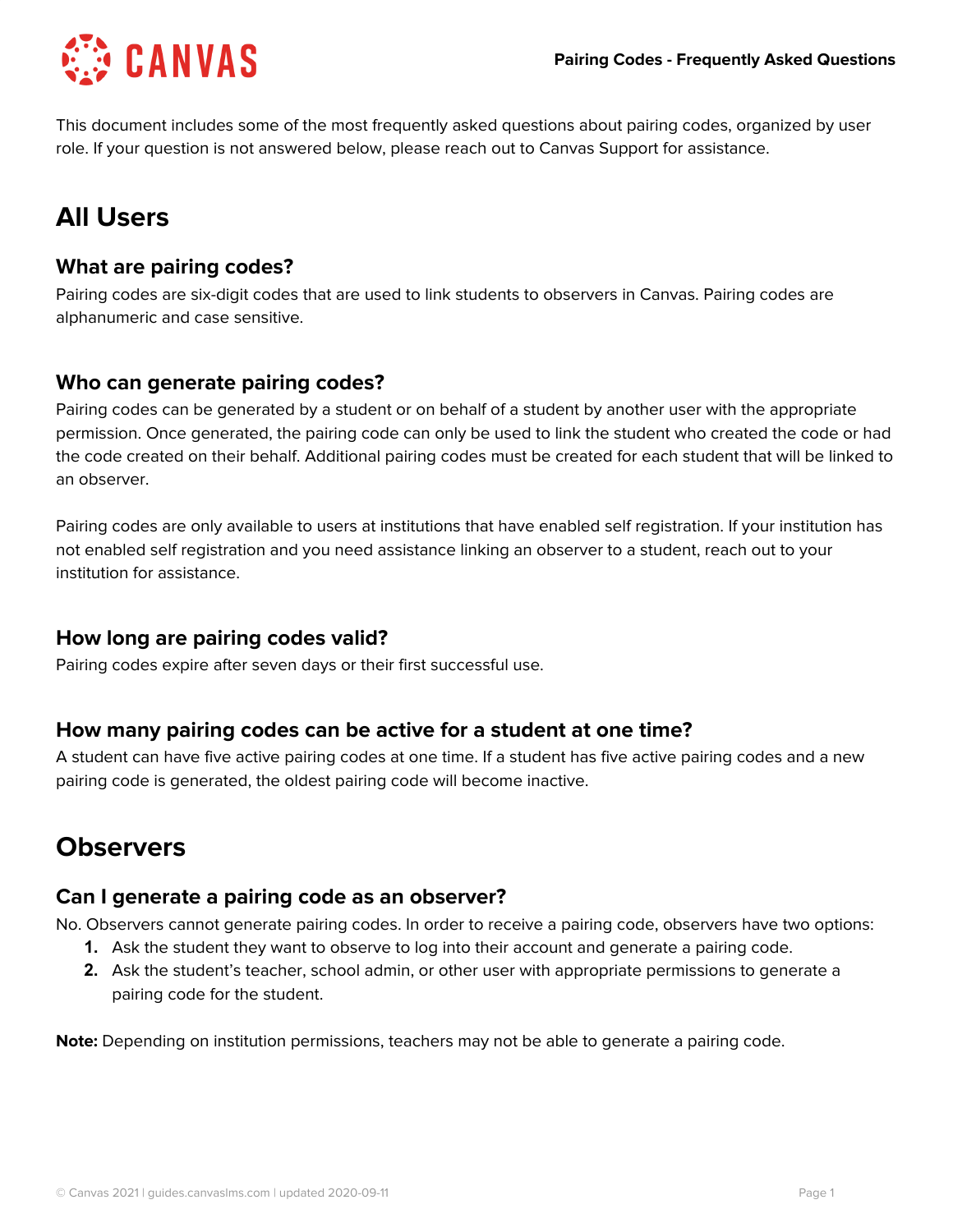

## **Can I generate a pairing code from the Parent app?**

No. The Parent app does not support generating pairing codes.

## **How do I use a pairing code as an observer?**

Observers can link to one student using a pairing code when creating an account in the Canvas Parent app or web browser. Observers can link to additional students using pairing codes from their User Settings in a web browser and in the Parent App. Learn more about these options in the lessons below:

- Account Creation (Canvas Parent app Android): How do I create an [account](https://community.canvaslms.com/t5/Canvas-Parent-Android-Guide/How-do-I-create-an-account-in-the-Canvas-Parent-app-on-my/ta-p/2032) in the Canvas Parent app on my [Android](https://community.canvaslms.com/t5/Canvas-Parent-Android-Guide/How-do-I-create-an-account-in-the-Canvas-Parent-app-on-my/ta-p/2032) device?
- Account Creation (Canvas Parent app iOS): How do I create an [account](https://community.canvaslms.com/t5/Canvas-Parent-iOS-Guide/How-do-I-create-an-account-in-the-Canvas-Parent-app-on-my-iOS/ta-p/2063) in the Canvas Parent app on my iOS [device?](https://community.canvaslms.com/t5/Canvas-Parent-iOS-Guide/How-do-I-create-an-account-in-the-Canvas-Parent-app-on-my-iOS/ta-p/2063)
- User Settings (Canvas Parent app Android): How do I link [additional](https://community.canvaslms.com/t5/Canvas-Parent-Android-Guide/How-do-I-link-additional-students-to-my-account-in-the-Canvas/ta-p/2050) students to my account in the Canvas Parent app on my [Android](https://community.canvaslms.com/t5/Canvas-Parent-Android-Guide/How-do-I-link-additional-students-to-my-account-in-the-Canvas/ta-p/2050) device?
- User Settings (Canvas Parent app iOS): How do I link [additional](https://community.canvaslms.com/t5/Canvas-Parent-iOS-Guide/How-do-I-link-additional-students-to-my-account-in-the-Canvas/ta-p/2075) students to my account in the Canvas Parent app on my iOS [device?](https://community.canvaslms.com/t5/Canvas-Parent-iOS-Guide/How-do-I-link-additional-students-to-my-account-in-the-Canvas/ta-p/2075)
- Account Creation (Web): How do I sign up for a Canvas [account](https://community.canvaslms.com/t5/Observer-Guide/How-do-I-sign-up-for-a-Canvas-account-as-a-parent/ta-p/540) as a parent?
- User Settings (Web): How do I link a student to my user account as an [observer?](https://community.canvaslms.com/t5/Observer-Guide/How-do-I-link-a-student-to-my-user-account-as-an-observer/ta-p/539)

#### **What happens after I use a pairing code as an observer?**

After an observer enters a valid pairing code, the observer will be linked to the student. The observer can then view course content for the student. For more information, view the Observer Visibility and [Participation](http://bit.ly/observer-visibility) PDF.

## **Can I link to multiple students using pairing codes as an observer?**

You can link to multiple students as an observer, as long as you use a unique pairing code for each student. When creating an account, you will only be able to enter one pairing code. Additional pairing codes can be entered from your User Settings.

#### **Can a single pairing code be used by two observers?**

No. The student will need to generate a different pairing code for each observer. For example, two parents of the same child will each need to use a unique pairing code.

## **Students**

#### **Can I generate a pairing code as a student?**

If self registration is enabled at the institution, students can generate pairing codes from their User Settings. Students can have up to five active pairing codes at one time. For more information, view the lesson [How](https://community.canvaslms.com/t5/Student-Guide/How-do-I-generate-a-pairing-code-for-an-observer-as-a-student/ta-p/418) do I [generate](https://community.canvaslms.com/t5/Student-Guide/How-do-I-generate-a-pairing-code-for-an-observer-as-a-student/ta-p/418) a pairing code for an observer as a student?.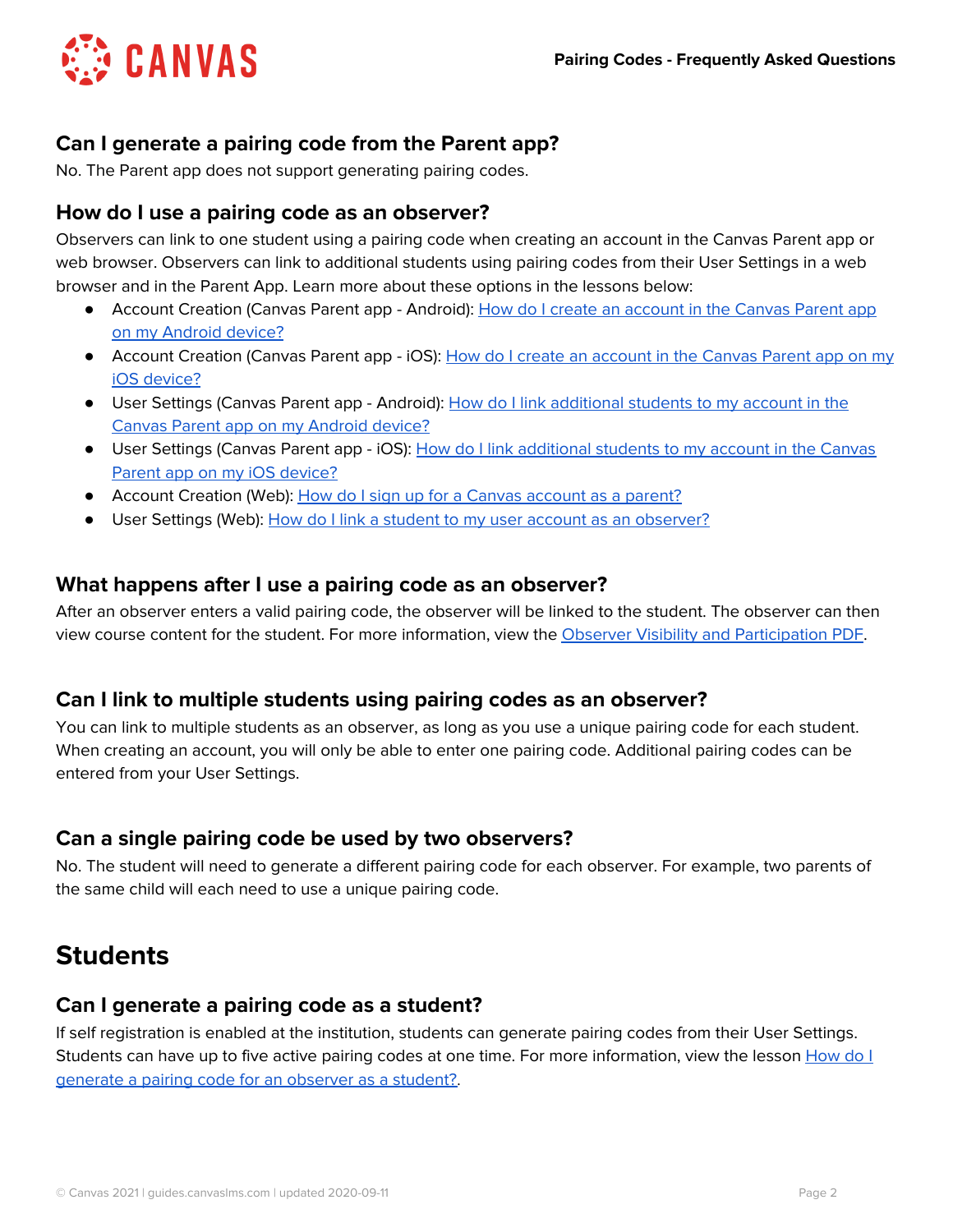

#### **Can I generate a pairing code from the Student app?**

Students can only generate pairing codes from a web browser and in the Canvas Student iOS app.

#### **How can I use a pairing code as a student?**

Students cannot use the pairing code to link to an observer from their own Canvas account. They must give the pairing code to the Canvas observer who will link to their account. An observer may be a parent, guardian, mentor, counselor, or another individual who needs to view the student's Canvas courses.

## **What does it mean if the Pair with Observer button doesn't display in my User Settings?**

If the Pair with Observer button doesn't display in your User Settings, self registration has not been enabled in your account. For assistance with pairing with an observer, please contact your institution.

## **Teachers, Admins, & Other Users**

### **Which non-student roles can generate pairing codes?**

The ability to generate pairing codes on behalf of a student is managed by the Users - generate observer pairing code for students permission. This permission can be managed in Account Permissions and Course Permissions. For more information on this permission, please view the Canvas Account Role [Permissions](http://bit.ly/cnvs-acct-permissions) PDF or Canvas Course Role [Permissions](http://bit.ly/cnvs-course-permissions) PDF.

If this permission is enabled, a user can generate a pairing code on behalf of a student from the student's User Details page. For more information, please view the lesson How do I [generate](https://community.canvaslms.com/t5/Instructor-Guide/How-do-I-generate-a-pairing-code-for-an-observer-as-an/ta-p/1217) a pairing code for an observer as an [instructor?](https://community.canvaslms.com/t5/Instructor-Guide/How-do-I-generate-a-pairing-code-for-an-observer-as-an/ta-p/1217)

#### **Can I generate a pairing code from the Teacher app?**

No. The Teacher app does not support generating pairing codes. Observer pairing codes can only be generated from the Canvas web browser.

#### **How can I use a pairing code as a teacher or admin?**

Teachers and admins cannot use the pairing code to link to an observer from their own Canvas account. They must give the pairing code to the Canvas observer who will link to their account.

#### **Can I use an alternate way to link a student to an observer as a teacher or admin?**

If you have the correct permissions from your administrator, you can link a student to an observer from the People page of a Canvas course. For more information, please view the lesson How do I link a [student](https://community.canvaslms.com/t5/Instructor-Guide/How-do-I-link-a-student-to-an-observer-in-a-course/ta-p/1254) to an [observer](https://community.canvaslms.com/t5/Instructor-Guide/How-do-I-link-a-student-to-an-observer-in-a-course/ta-p/1254) in a course?.